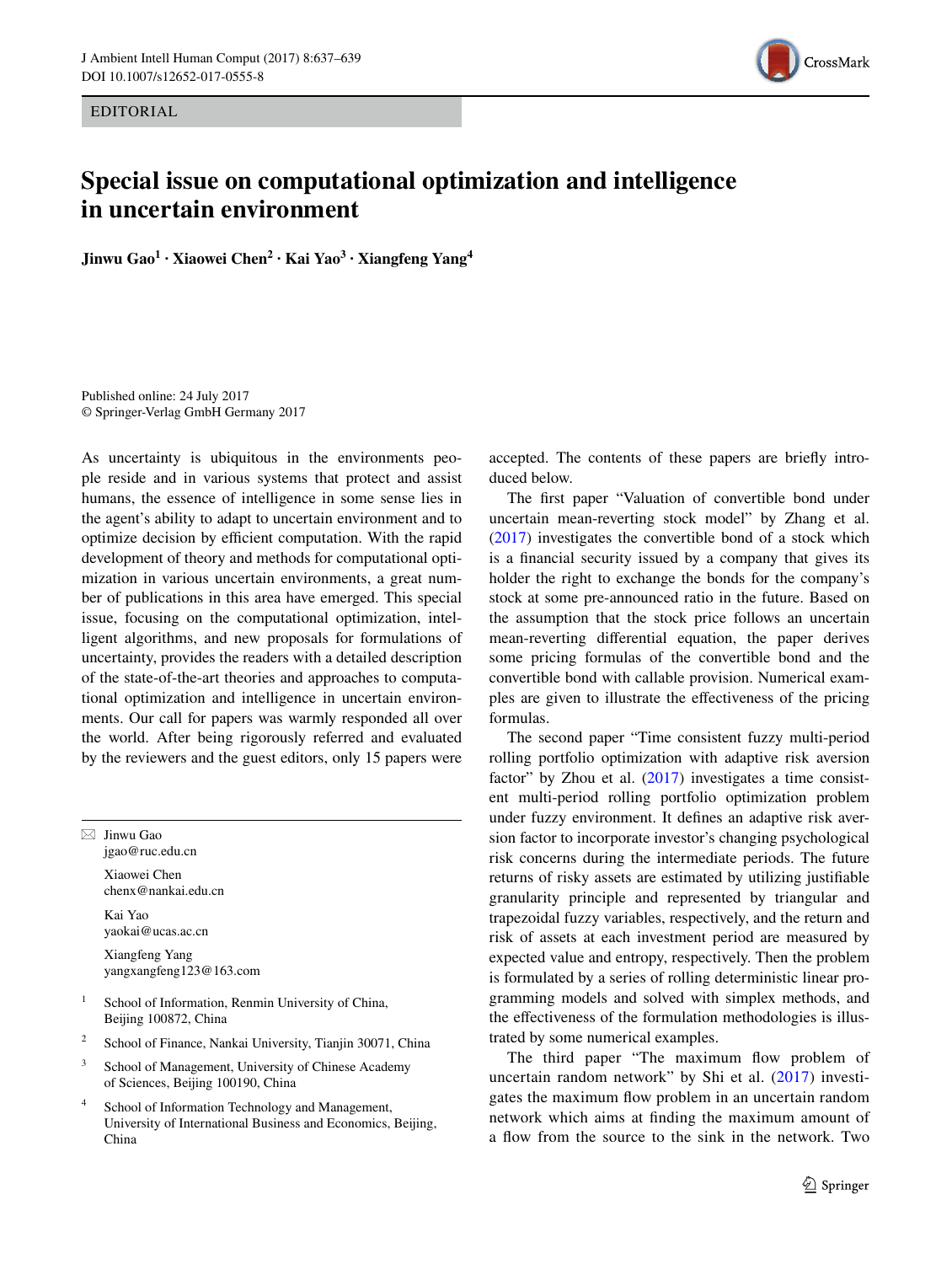types of maximum flow models are built based on the constraints in the network, namely expected value constrained maximum flow model and chance constrained maximum flow model. These two models are transformed into the equivalent crisp models according to the operational law of uncertain random variables. Algorithms are designed based on these crisp models, and numerical experiments are performed to illustrate the algorithms.

The fourth paper "Coordinating a three level supply chain under generalized parametric interval-valued distribution of uncertain demand" by Guo et al. [\(2017\)](#page-2-3) addresses the coordination problem for a three level supply chain in a single period model, where the uncertain demand is characterized by generalized parametric interval-valued possibility distribution. It is demonstrated that under the risk-neutral criterion, the mean supply chain profit in centralized decision is greater than the total mean supply chain profit in decentralized decision. A three level supply chain with revenue-sharing contract and return policy is studied and the analytical expressions of the optimal order quantity for different members are derived. In addition, some managerial implications in a practical supply chain coordination problem are provided.

The fifth paper "Uncertain random logic and uncertain random entailment" by Liu and Yao ([2017](#page-2-4)) proposes an uncertain random logic as a generalization of probabilistic logic and uncertain logic, which can deal with complex knowledge containing random factors and human uncertainty simultaneously. A formula is derived to calculate the truth value of an uncertain random proposition. The paper also proposes an uncertain random entailment model which calculates the truth value of a function of some uncertain random propositions based on the truth values of some other functions of these uncertain random propositions. Specifically, the uncertain random modus ponens, modus tollens, and hypothetical syllogism are investigated.

The sixth paper "Stability in distribution for multifactor uncertain differential equation" by Ma et al. [\(2017](#page-2-5)) investigates the property of stability in distribution for the multifactor uncertain differential equations which are a type of differential equations driven multiple Liu processes. It derives a sufficient condition for a multifactor uncertain differential equation being stable in distribution, and discusses the relationship between stability in distribution, stability in mean, and stability in measure.

The seventh paper "Existence and uniqueness theorem for uncertain heat equation" by Yang and Ni [\(2017](#page-2-6)) verifies an existence and uniqueness theorem for the uncertain heat equations which are a type of heat equations whose heat sources are perturbed by uncertain factors. It shows the uncertain heat equation has a unique solution if its coefficients satisfy the linear growth condition and Lipstchitz condition. Specifically, some uncertain heat equations with special structures are investigated.

The eighth paper "Impact of risk levels on optimal selling to heterogeneous retailers under dual uncertainties" by Chen et al. ([2017\)](#page-2-7) investigates the optimal selling problem of a supplier who sells the same product to two competing retailers when the selling costs of retailers and external demand are uncertain. It is demonstrated that higher risk levels correlate with lower belief-degree costs of the two retailers and higher belief-degree sizes of the market, and a decrease in the risk borne by the channel or an increase in the competitive intensity often reduces the quantities supplied to the retailers. In addition, a contract menu of twopart tariffs with quantity controls is designed such that the optimal quantities supplied and retailer profits are the same for the relaxed and original models in the decentralized channel.

The ninth paper "Degree-constrained minimum spanning tree problem of uncertain random network" by Gao et al. [\(2017](#page-2-8)) investigates the degree-constrained minimum spanning tree problem in an uncertain random network which aims at finding the least weighted spanning tree subject to the constraints on node degrees of the network. An ideal chance distribution of the degree-constrained minimum spanning tree is proposed as a criterion to measure the spanning trees, and an uncertain random programming model is formulated to seek out the degree-constrained spanning tree whose chance distribution is closest to the ideal chance distribution. An algorithm is designed based on an equivalent crisp model of the formulated model, whose effectiveness is illustrated by some numerical experiments.

The tenth paper "Pure exchange competitive equilibrium under uncertainty" by Chen and Zhu ([2017\)](#page-2-9) considers the uncertain factors embedded in the preference of each agent, and investigates an uncertain pure exchange competitive equilibrium model. By maximizing the expected utility of each agent under the budget constraints, that problem is formulated into a quasi-variational inequality problem. Specifically, the competitive equilibrium is reached for the case with two agents and two goods.

The eleventh paper "Uncertain multi-objective optimal model of oilfield development planning and its algorithm" by Ji et al.  $(2017)$  $(2017)$  takes into consideration the uncertain factors in geological, technical and economic aspects during the oilfield development, and formulates an optimization problem for the oilfield development plan by means of the uncertain multi-objective programming models. It aims to minimize the expectation of development cost and maximize the expectation of new recoverable reserves under the constraints of oil production and resources limitation. A deterministic model is obtained based on the operational law of uncertain variables, and a nondominated sorting